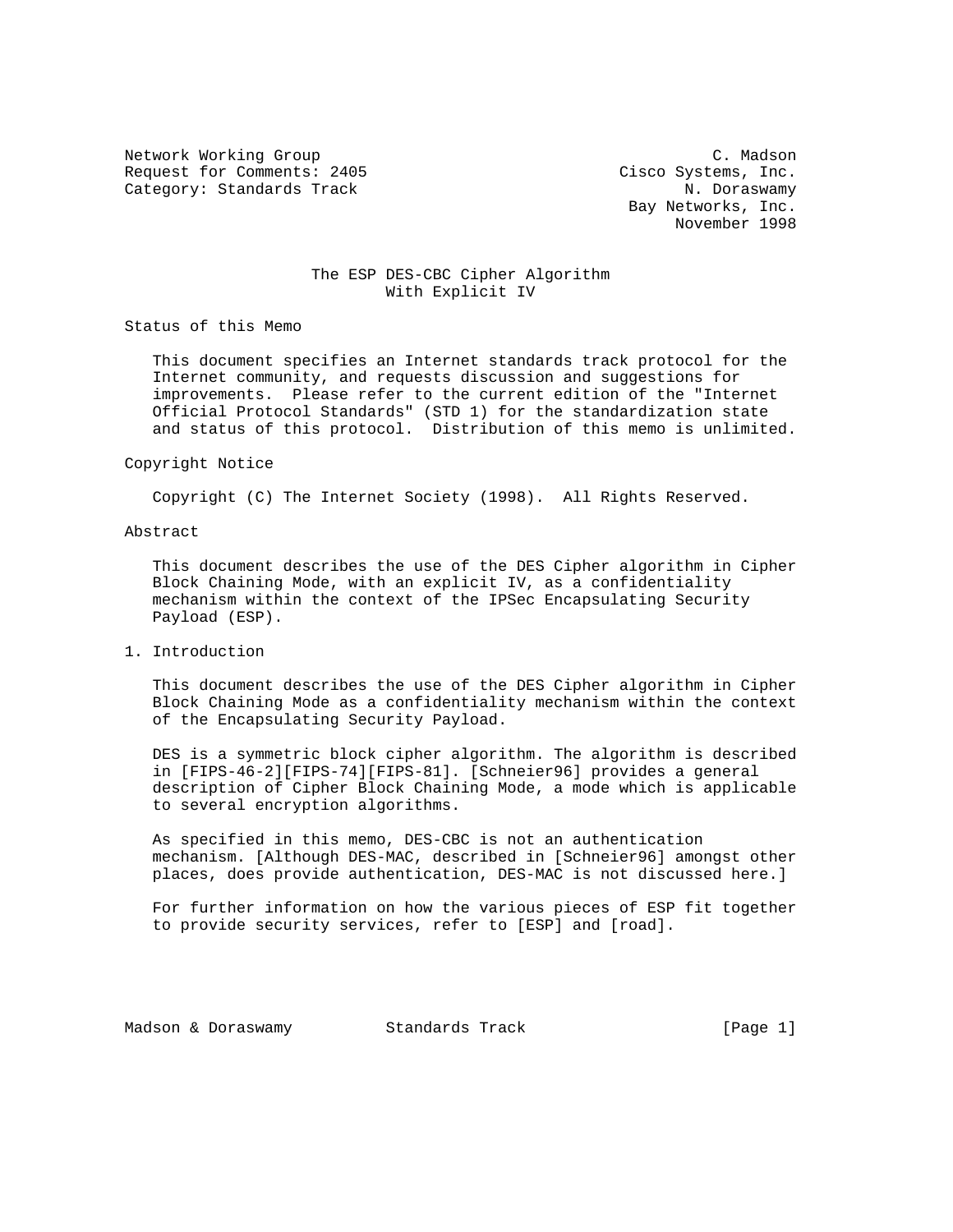The key words "MUST", "MUST NOT", "REQUIRED", "SHALL", "SHALL NOT", "SHOULD", "SHOULD NOT", "RECOMMENDED", "MAY", and "OPTIONAL" in this document are to be interpreted as described in [RFC-2119].

2. Algorithm and Mode

 DES-CBC is a symmetric secret-key block algorithm. It has a block size of 64 bits.

 [FIPS-46-2][FIPS-74] and [FIPS-81] describe the DES algorithm, while [Schneier96] provides a good description of CBC mode.

2.1 Performance

 Phil Karn has tuned DES-CBC software to achieve 10.45 Mbps with a 90 MHz Pentium, scaling to 15.9 Mbps with a 133 MHz Pentium. Other DES speed estimates may be found in [Schneier96].

3. ESP Payload

 DES-CBC requires an explicit Initialization Vector (IV) of 8 octets (64 bits). This IV immediately precedes the protected (encrypted) payload. The IV MUST be a random value.

 Including the IV in each datagram ensures that decryption of each received datagram can be performed, even when some datagrams are dropped, or datagrams are re-ordered in transit.

Implementation note:

 Common practice is to use random data for the first IV and the last 8 octets of encrypted data from an encryption process as the IV for the next encryption process; this logically extends the CBC across the packets. It also has the advantage of limiting the leakage of information from the random number genrator. No matter which mechnism is used, the receiver MUST NOT assume any meaning for this value, other than that it is an IV.

 To avoid ECB encryption of very similar plaintext blocks in different packets, implementations MUST NOT use a counter or other low-Hamming distance source for IVs.

 The payload field, as defined in [ESP], is broken down according to the following diagram:

Madson & Doraswamy Standards Track [Page 2]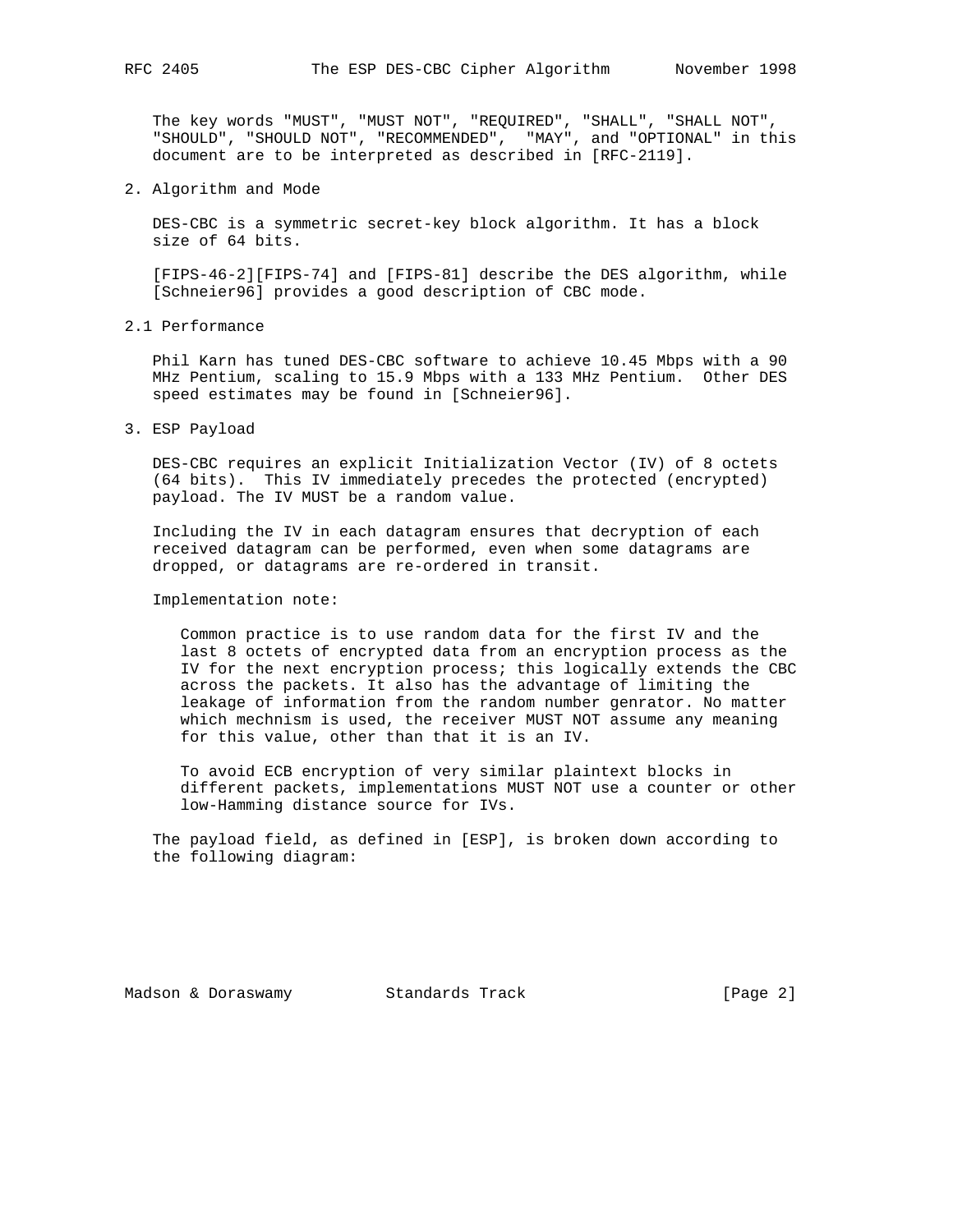|  |  |  |  |  |  |  | --------+--- |  | Initialization Vector (IV)                                      |  |  |  |  |  |  |  |
|--|--|--|--|--|--|--|--------------|--|-----------------------------------------------------------------|--|--|--|--|--|--|--|
|  |  |  |  |  |  |  |              |  | ---------+-------<br>Encrypted Payload (variable length)        |  |  |  |  |  |  |  |
|  |  |  |  |  |  |  |              |  | 1 2 3 4 5 6 7 8 1 2 3 4 5 6 7 8 1 2 3 4 5 6 7 8 1 2 3 4 5 6 7 8 |  |  |  |  |  |  |  |

### 3.1 Block Size and Padding

 The DES-CBC algorithm described in this document MUST use a block size of 8 octets (64 bits).

 When padding is required, it MUST be done according to the conventions specified in [ESP].

4. Key Material

 DES-CBC is a symmetric secret key algorithm. The key size is 64-bits. [It is commonly known as a 56-bit key as the key has 56 significant bits; the least significant bit in every byte is the parity bit.]

 [arch] describes the general mechanism to derive keying material for the ESP transform. The derivation of the key from some amount of keying material does not differ between the manually- and automatically-keyed security associations.

 This mechanism MUST derive a 64-bit key value for use by this cipher. The mechanism will derive raw key values, the derivation process itself is not responsible for handling parity or weak key checks.

 Weak key checks SHOULD be performed. If such a key is found, the key SHOULD be rejected and a new SA requested.

Implementation note:

 If an implementation chooses to do weak key checking, it should recognize that the known weak keys [FIPS74] have been adjusted for parity. Otherwise the handling of parity is a local issue.

 A strong pseudo-random function MUST be used to generate the required key. For a discussion on this topic, reference [RFC1750].

Madson & Doraswamy Standards Track [Page 3]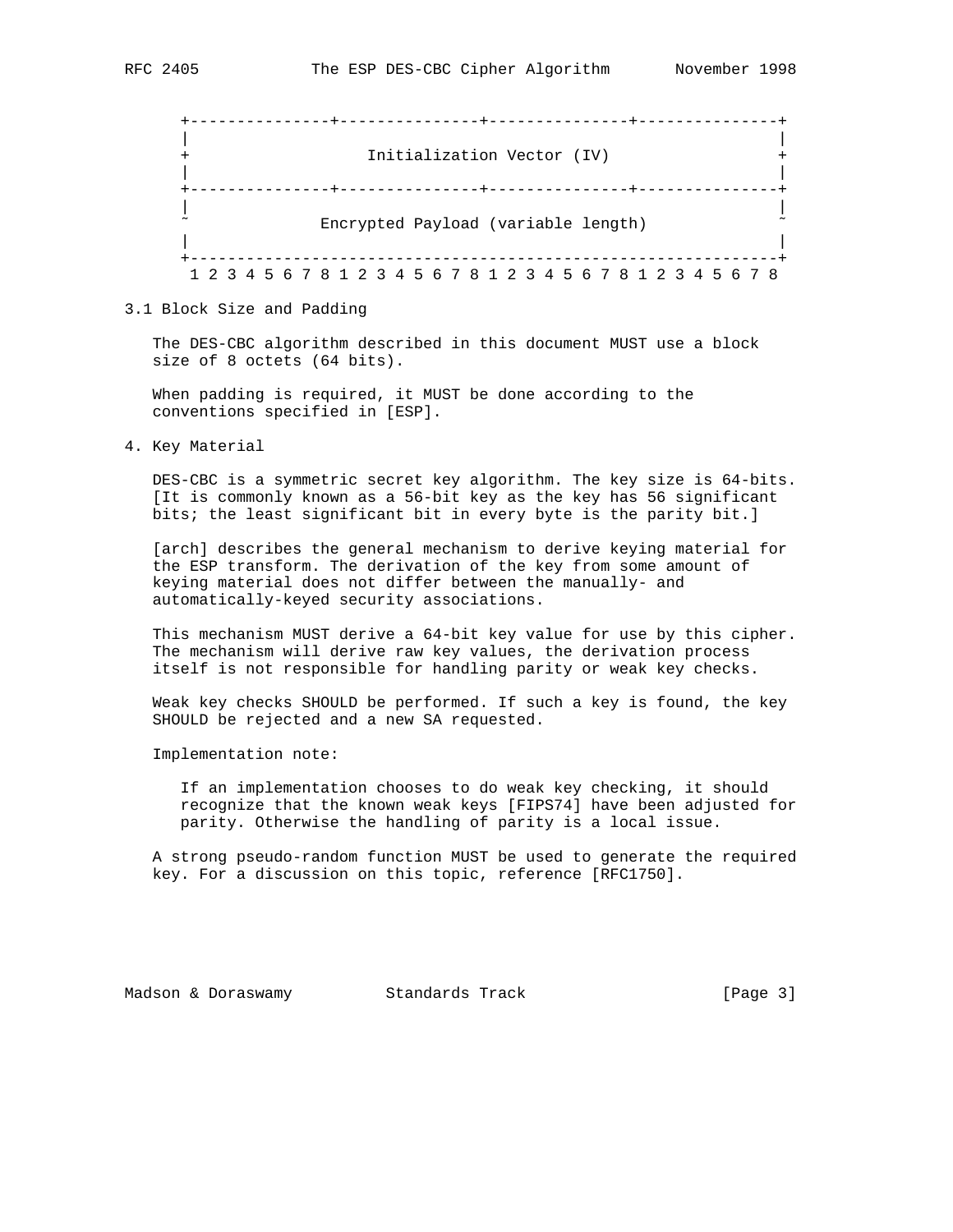### 4.1 Weak Keys

 DES has 16 known weak keys, including so-called semi-weak keys. The list of weak keys can be found in [FIPS74].

4.2 Key Lifetime

 [Blaze96] discusses the costs and key recovery time for brute force attacks. It presents various combinations of total cost/time to recover a key/cost per key recovered for 40-bit and 56-bit DES keys, based on late 1995 estimates.

 While a brute force search of a 56-bit DES keyspace can be considered infeasable for the so-called casual hacker, who is simply using spare CPU cycles or other low-cost resources, it is within reach of someone willing to spend a bit more money.

 For example, for a cost of \$300,000, a 56-bit DES key can be recovered in an average of 19 days using off-the-shelf technology and in only 3 hours using a custom developed chip.

 It should be noted that there are other attacks which can recover the key faster, that brute force attacks are considered the "worst case", although the easiest to implement.

 [Wiener94] also discusses a \$1M machine which can break a DES key in 3.5 hours (1993 estimates), using a known-plaintext attack. As discussed in the Security Considerations section, a known plaintext attack is reasonably likely.

 It should also be noted that over time, the total and average search costs as well as the average key recovery time will continue to drop.

 While the above does not provide specific recommendations for key lifetime, it does reinforce the point that for a given application the desired key lifetime is dependent upon the perceived threat (an educated guess as to the amount of resources available to the attacker) relative to the worth of the data to be protected.

 While there are no recommendations for volume-based lifetimes made here, it shoud be noted that given sufficient volume there is an increased probabilty that known plaintext can be accumulated.

5. Interaction with Authentication Algorithms

 As of this writing, there are no known issues which preclude the use of the DES-CBC algorithm with any specific authentication algorithm.

Madson & Doraswamy Standards Track (Page 4)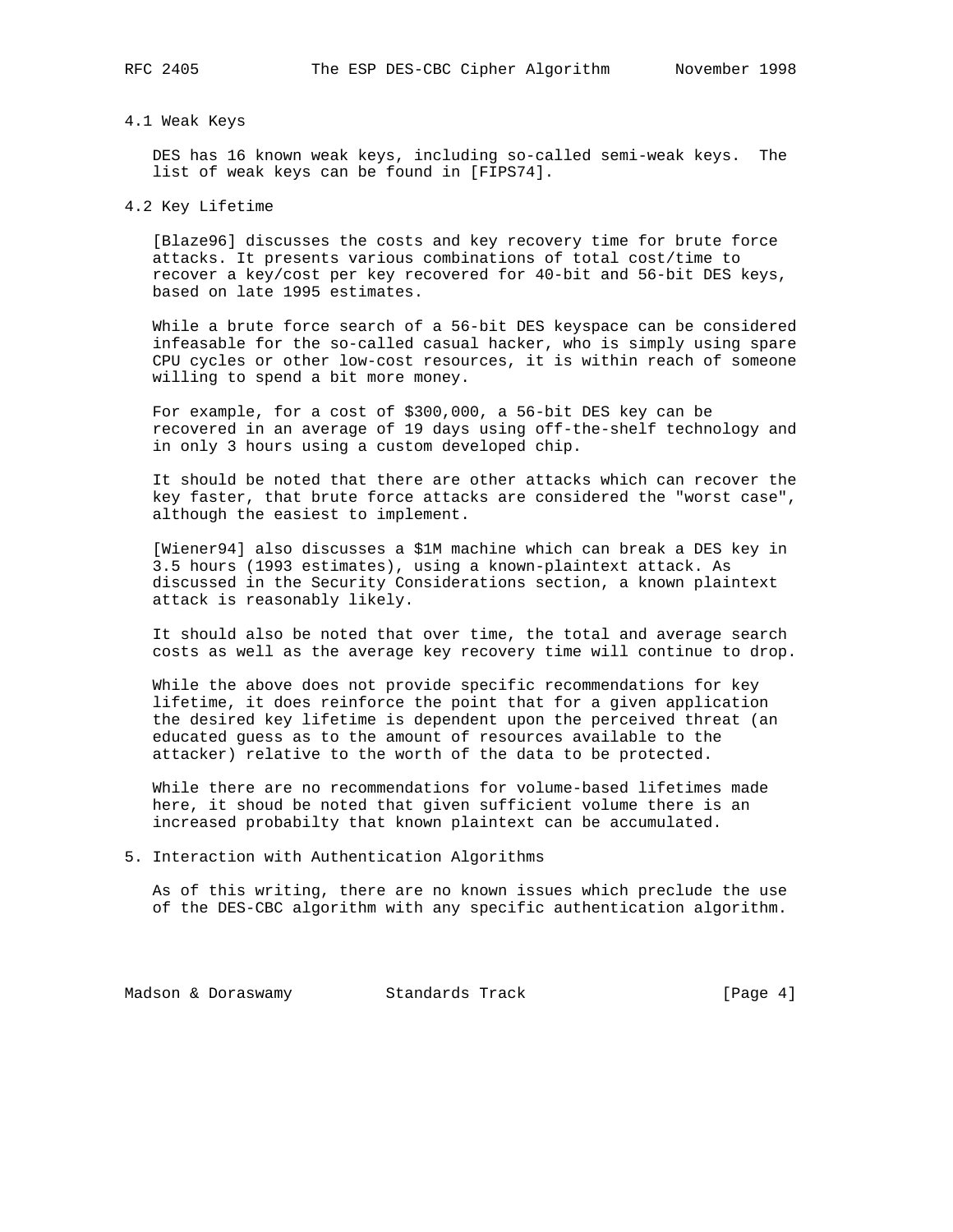### 6. Security Considerations

 [Much of this section was originally written by William Allen Simpson and Perry Metzger.]

 Users need to understand that the quality of the security provided by this specification depends completely on the strength of the DES algorithm, the correctness of that algorithm's implementation, the security of the Security Association management mechanism and its implementation, the strength of the key [CN94], and upon the correctness of the implementations in all of the participating nodes.

 [Bell95] and [Bell96] describe a cut and paste splicing attack which applies to all Cipher Block Chaining algorithms. This attack can be addressed with the use of an authentication mechanism.

 The use of the cipher mechanism without any corresponding authentication mechanism is strongly discouraged. This cipher can be used in an ESP transform that also includes authentication; it can also be used in an ESP transform that doesn't include authentication provided there is an companion AH header. Refer to [ESP], [AH], [arch], and [road] for more details.

 When the default ESP padding is used, the padding bytes have a predictable value. They provide a small measure of tamper detection on their own block and the previous block in CBC mode. This makes it somewhat harder to perform splicing attacks, and avoids a possible covert channel. This small amount of known plaintext does not create any problems for modern ciphers.

 At the time of writing of this document, [BS93] demonstrated a differential cryptanalysis based chosen-plaintext attack requiring 2^47 plaintext-ciphertext pairs, where the size of a pair is the size of a DES block (64 bits). [Matsui94] demonstrated a linear cryptanalysis based known-plaintext attack requiring only 2^43 plaintext-ciphertext pairs. Although these attacks are not considered practical, they must be taken into account.

 More disturbingly, [Wiener94] has shown the design of a DES cracking machine costing \$1 Million that can crack one key every 3.5 hours. This is an extremely practical attack.

 One or two blocks of known plaintext suffice to recover a DES key. Because IP datagrams typically begin with a block of known and/or guessable header text, frequent key changes will not protect against this attack.

Madson & Doraswamy Standards Track [Page 5]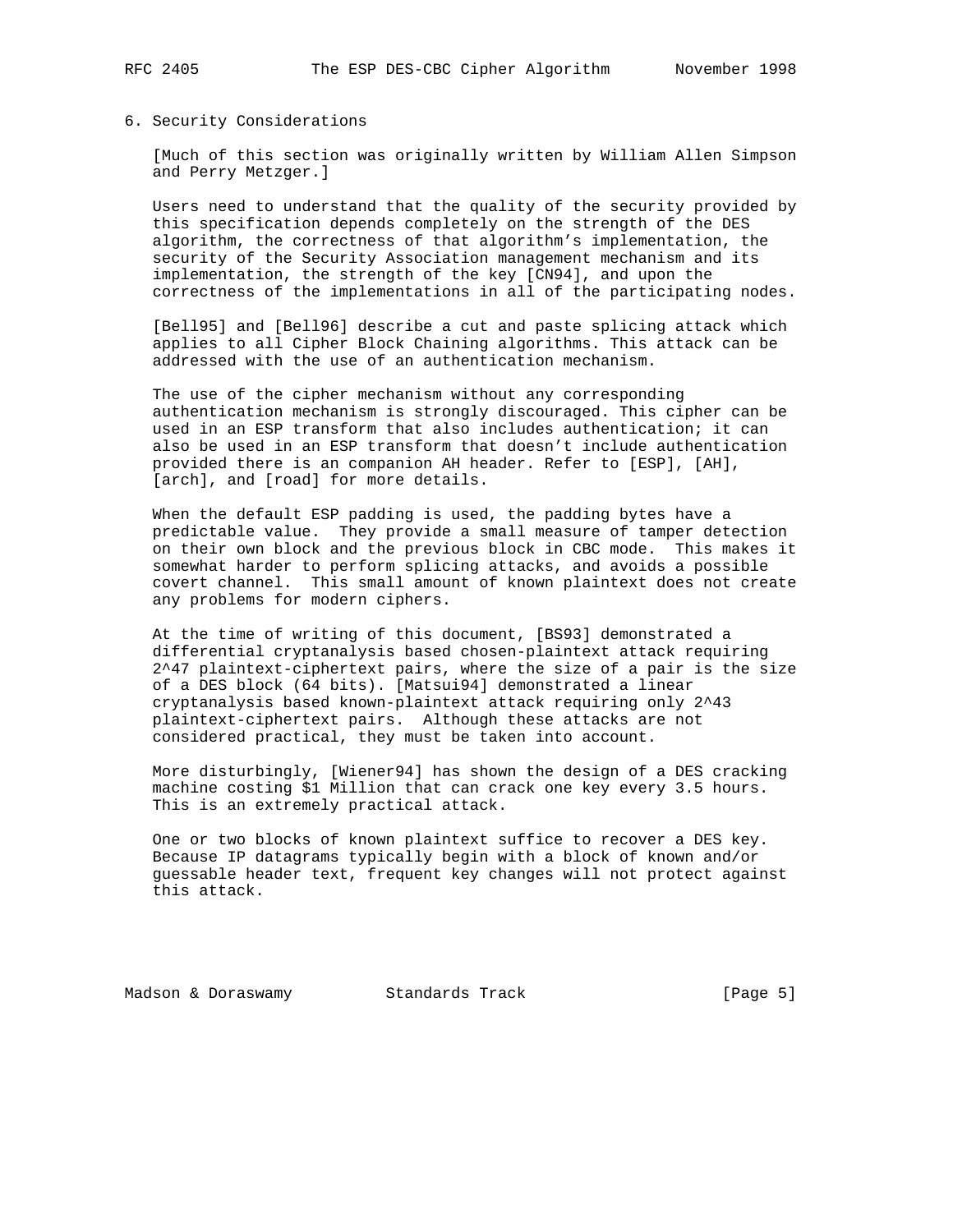It is suggested that DES is not a good encryption algorithm for the protection of even moderate value information in the face of such equipment. Triple DES is probably a better choice for such purposes.

 However, despite these potential risks, the level of privacy provided by use of ESP DES-CBC in the Internet environment is far greater than sending the datagram as cleartext.

 The case for using random values for IVs has been refined with the following summary provided by Steve Bellovin. Refer to [Bell97] for further information.

 "The problem arises if you use a counter as an IV, or some other source with a low Hamming distance between successive IVs, for encryption in CBC mode. In CBC mode, the "effective plaintext" for an encryption is the XOR of the actual plaintext and the ciphertext of the preceeding block. Normally, that's a random value, which means that the effective plaintext is quite random. That's good, because many blocks of actual plaintext don't change very much from packet to packet, either.

 For the first block of plaintext, though, the IV takes the place of the previous block of ciphertext. If the IV doesn't differ much from the previous IV, and the actual plaintext block doesn't differ much from the previous packet's, then the effective plaintext won't differ much, either. This means that you have pairs of ciphertext blocks combined with plaintext blocks that differ in just a few bit positions. This can be a wedge for assorted cryptanalytic attacks."

 The discussion on IVs has been updated to require that an implementation not use a low-Hamming distance source for IVs.

## 7. References

- [Bell95] Bellovin, S., "An Issue With DES-CBC When Used Without Strong Integrity", Presentation at the 32nd Internet Engineering Task Force, Danvers Massachusetts, April 1995.
- [Bell96] Bellovin, S., "Problem Areas for the IP Security Protocols", Proceedings of the Sixth Usenix Security Symposium, July 1996.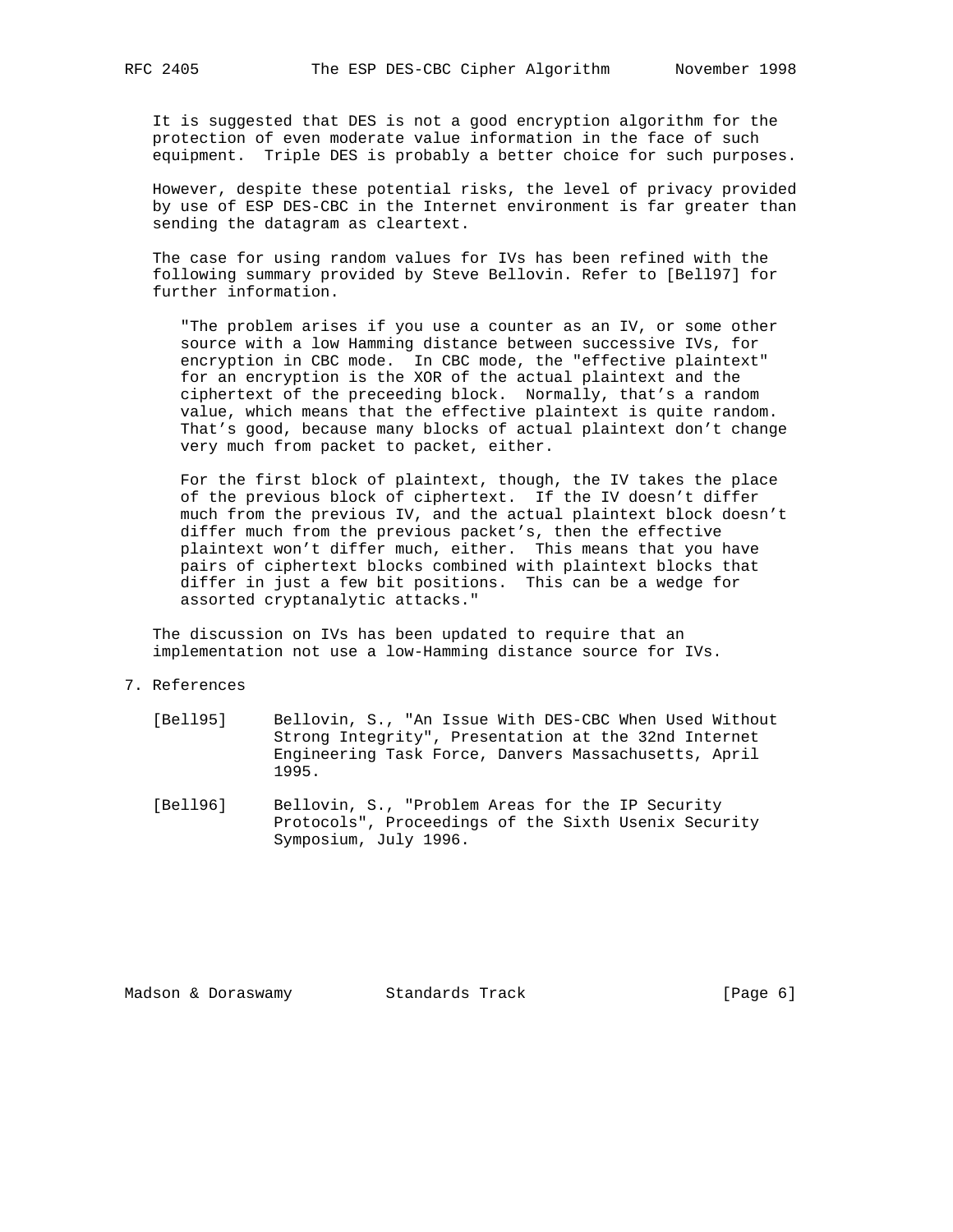- [Bell97] Bellovin, S., "Probable Plaintext Cryptanalysis of the IP Security Protocols", Proceedings of the Symposium on Network and Distributed System Security, San Diego, CA, pp. 155-160, February 1997 (also http://www.research.att.com/˜smb/papers/probtxt.{ps, pdf}).
- [BS93] Biham, E., and A. Shamir, "Differential Cryptanalysis of the Data Encryption Standard", Berlin: Springer-Verlag, 1993.
- [Blaze96] Blaze, M., Diffie, W., Rivest, R., Schneier, B., Shimomura, T., Thompson, E., and M. Wiener, "Minimal Key Lengths for Symmetric Ciphers to Provide Adequate Commercial Security", currently available at http://www.bsa.org/policy/encryption/cryptographers.html.
- [CN94] Carroll, J.M., and S. Nudiati, "On Weak Keys and Weak Data: Foiling the Two Nemeses", Cryptologia, Vol. 18 No. 23 pp. 253-280, July 1994.
- [FIPS-46-2] US National Bureau of Standards, "Data Encryption Standard", Federal Information Processing Standard (FIPS) Publication 46-2, December 1993, http://www.itl.nist.gov/div897/pubs/fip46-2.htm (supercedes FIPS-46-1).
- [FIPS-74] US National Bureau of Standards, "Guidelines for Implementing and Using the Data Encryption Standard", Federal Information Processing Standard (FIPS) Publication 74, April 1981, http://www.itl.nist.gov/div897/pubs/fip74.htm.
- [FIPS-81] US National Bureau of Standards, "DES Modes of Operation", Federal Information Processing Standard (FIPS) Publication 81, December 1980, http://www.itl.nist.gov/div897/pubs/fip81.htm.
- [Matsui94] Matsui, M., "Linear Cryptanalysis method for DES Cipher", Advances in Cryptology -- Eurocrypt '93 Proceedings, Berlin: Springer-Verlag, 1994.
- [RFC-1750] Eastlake, D., Crocker, S., and J. Schiller, "Randomness Recommendations for Security", RFC 1750, December 1994.
- [RFC-2119] Bradner, S., "Key words for use in RFCs to Indicate Requirement Levels", BCP 14, RFC 2119, March 1997.

Madson & Doraswamy Standards Track [Page 7]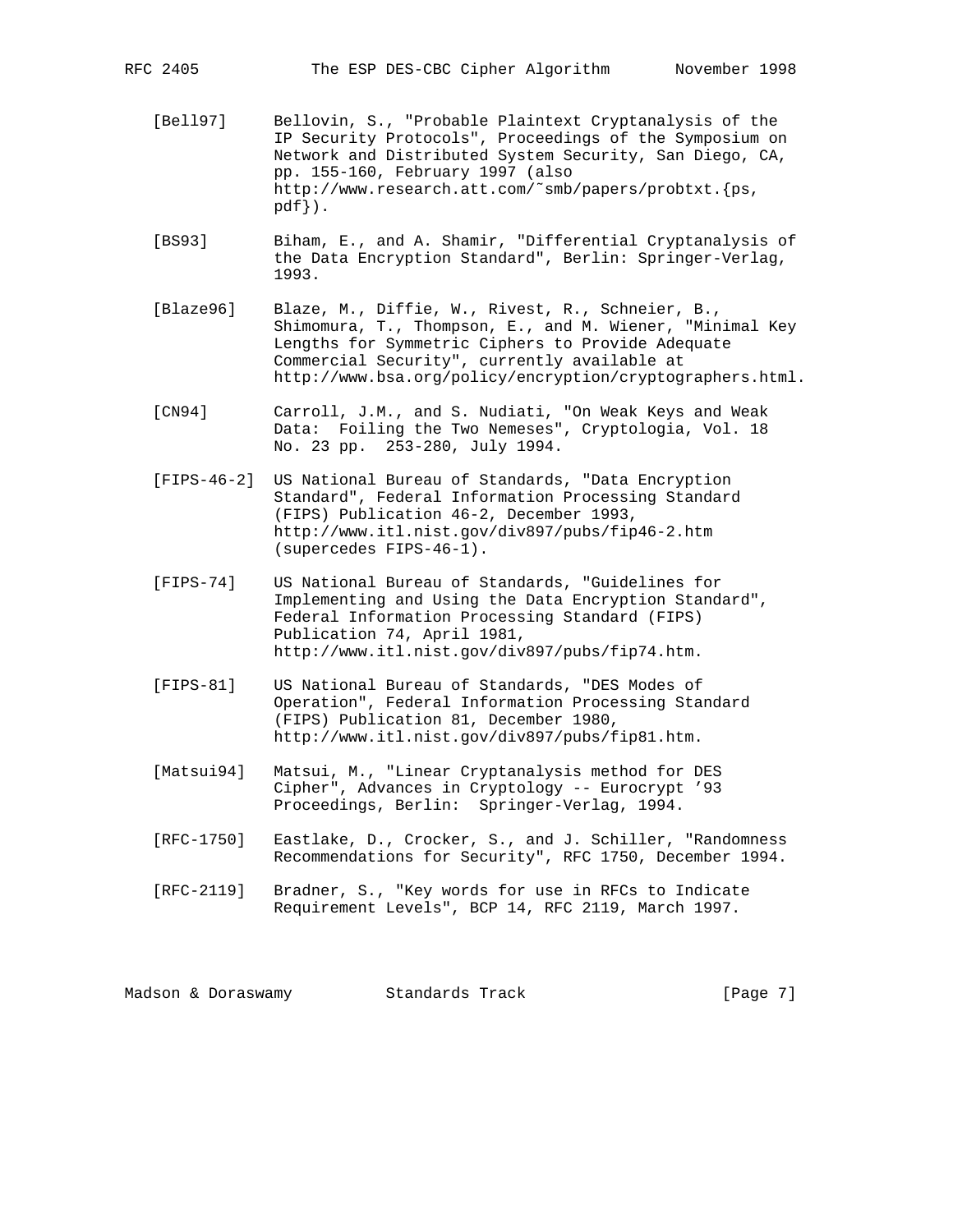[Schneier96] Schneier, B., "Applied Cryptography Second Edition", John Wiley & Sons, New York, NY, 1996. ISBN 0-471- 12845-7.

- [Wiener94] Wiener, M.J., "Efficient DES Key Search", School of Computer Science, Carleton University, Ottawa, Canada, TR-244, May 1994. Presented at the Rump Session of Crypto '93. [Reprinted in "Practical Cryptography for Data Internetworks", W.Stallings, editor, IEEE Computer Society Press, pp.31-79 (1996). Currently available at ftp://ripem.msu.edu/pub/crypt/docs/des-key-search.ps.]
- [ESP] Kent, S., and R. Atkinson, "IP Encapsulating Security Payload (ESP)", RFC 2406, November 1998.
- [AH] Kent, S., and R. Atkinson, "IP Authentication Header (AH)", RFC 2402, November 1998.
- [arch] Kent, S., and R. Atkinson, "Security Architecture for the Internet Protocol", RFC 2401, November 1998.
- [road] Thayer, R., Doraswamy, N., and R. Glenn, "IP Security Document Roadmap", RFC 2411, November 1998.
- 8. Acknowledgments

 Much of the information provided here originated with various ESP-DES documents authored by Perry Metzger and William Allen Simpson, especially the Security Considerations section.

 This document is also derived in part from previous works by Jim Hughes, those people that worked with Jim on the combined DES- CBC+HMAC-MD5 ESP transforms, the ANX bakeoff participants, and the members of the IPsec working group.

Thanks to Rob Glenn for assisting with the nroff formatting.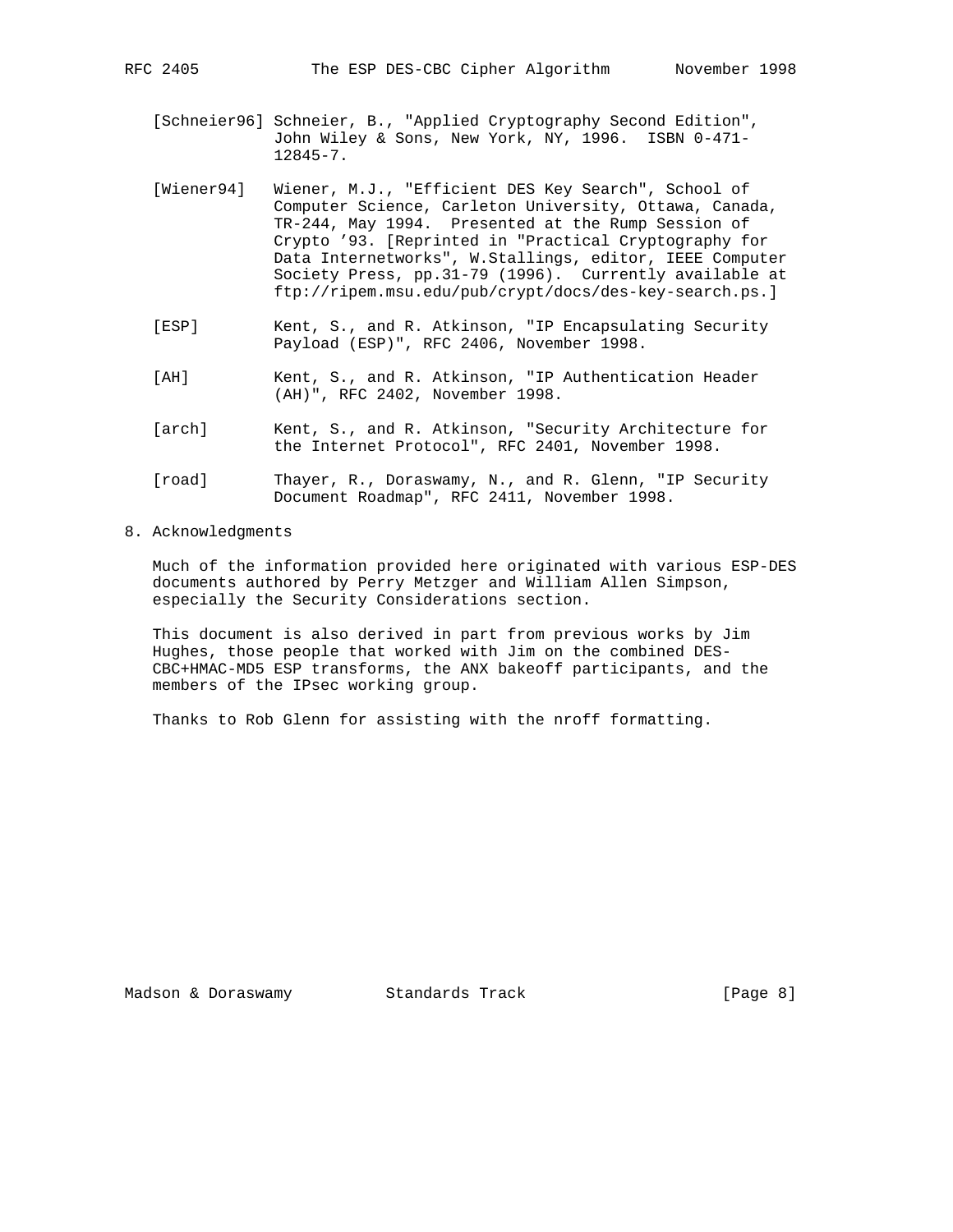The IPSec working group can be contacted via the IPSec working group's mailing list (ipsec@tis.com) or through its chairs:

 Robert Moskowitz International Computer Security Association

EMail: rgm@icsa.net

 Theodore Y. Ts'o Massachusetts Institute of Technology

EMail: tytso@MIT.EDU

9. Editors' Addresses

 Cheryl Madson Cisco Systems, Inc.

EMail: cmadson@cisco.com

 Naganand Doraswamy Bay Networks, Inc.

EMail: naganand@baynetworks.com